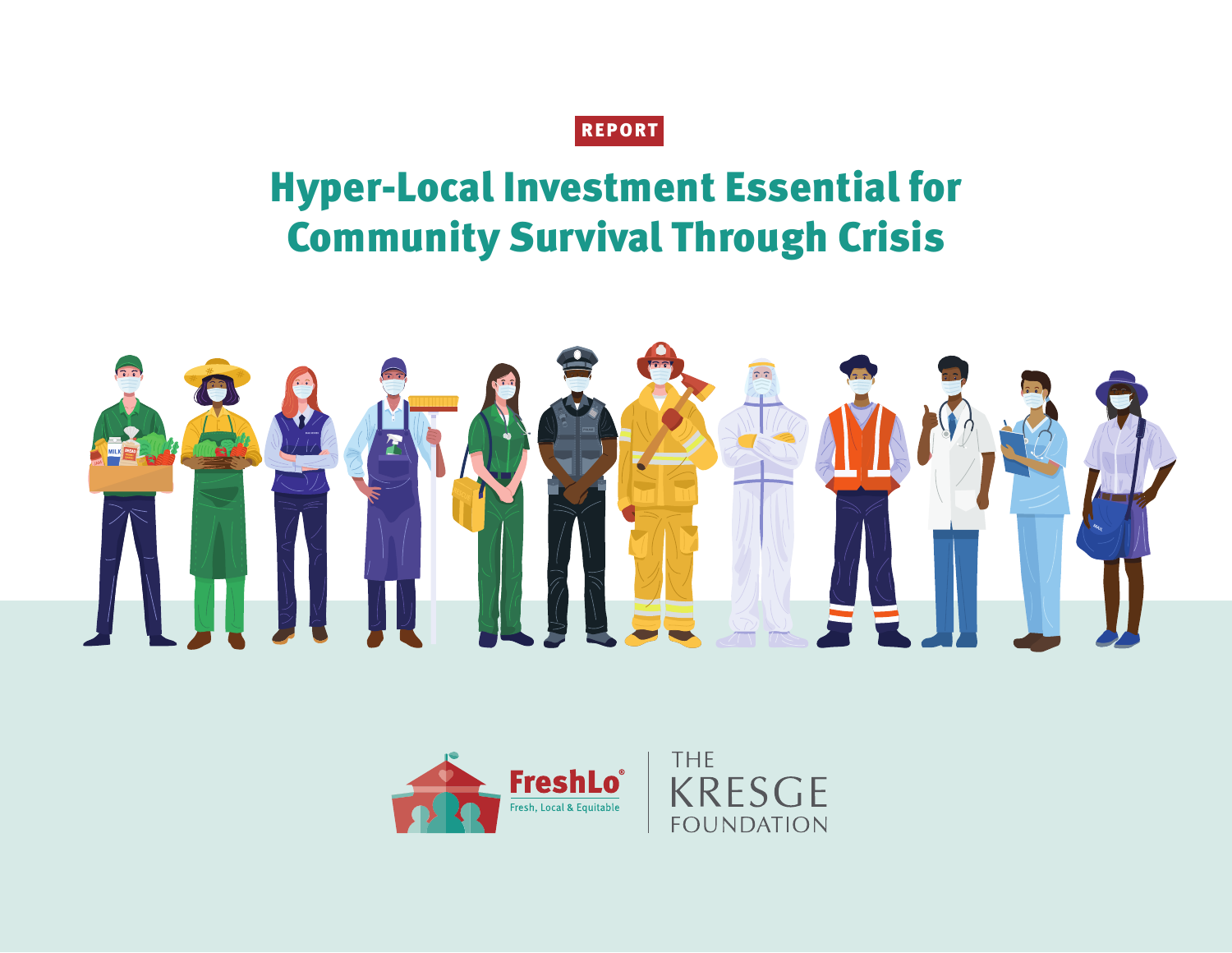### Hyper-Local Investment Essential for Community Survival Through Crisis



In the midst of a national pandemic that is reshaping the world, The Kresge Foundation's Fresh, Local & Equitable Initiative has found an important path forward for philanthropy: hyper-local neighborhood investment. With FreshLo, Kresge is the first national funder to intentionally integrate food, art and community

to drive equitable neighborhood revitalization. The neighborhood-specific funding has been supporting powerful, innovative work for several years and is now also yielding different dividends in the face of the COVID-19 pandemic. FreshLo grantee partners are based in historically-plundered neighborhoods and quickly pivoted to community support — showing just how essential neighborhood ties are in times of crisis.

**Lessons learned from the FreshLo Initiative point to how philanthropy can invest in groups with participatory governance where local, inclusive economies reflect and meet the needs of the community at all times, including crises. Toplines of this learning include:**

- 1. Hyper-local investments are critical to ensure those historically left out of power have the infrastructure, networks and resources to weather crises.
- 2. These investments need to be strategic, and to be successful should:
	- a. center residents in leadership, planning, and implementation;
	- b. be for the long haul, as results won't happen overnight;
	- c. strengthen the cultural fabric of neighborhoods — especially through art and food.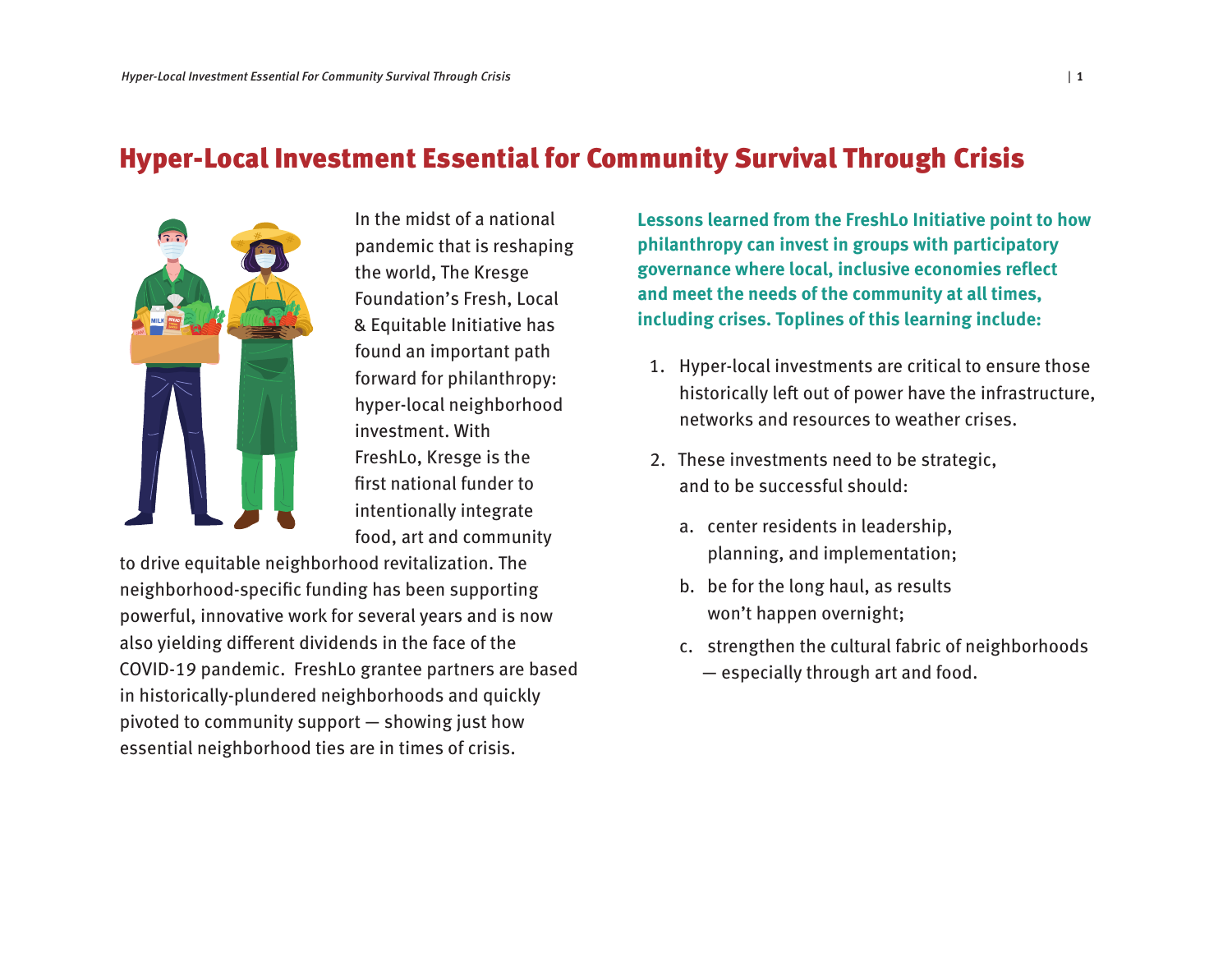**In the midst of the pandemic, grantees pivoted to provide support for their communities when government support was lacking. But that's only possible when neighborhood cultural institutions are well-resourced for the long haul.**



# **Examples of How Hyper-Local Philanthropy Supports Adaptability and Resilience**

**The Binghampton Development Corporation (BDC)** has a long history of building trust and relationships in the Binghampton neighborhood of Memphis, TN— where it established the first grocery store in the area, a food desert. With FreshLo, BDC developed its commercial kitchen which trains new food entrepreneurs in English, Spanish, and Arabic, but had to cease its standard programming when the pandemic began to support adequate social distancing. Despite this setback, BDC's long-standing community ties mean it has still been able to support local entrepreneurs during a time when business opportunities are scarce. For example, BDC secured a catering deal for one of its local entrepreneurs to prepare food for emergency medical staff, helping that entrepreneur earn critical income while also supporting frontline workers.

**In Minnesota, Dream of Wild Health**, a Native-led community organization, closed on a land deal that tripled its acreage of farmland with support from Kresge. As this team pivots to meet the growing food needs of their community in the pandemic, Dream of Wild Health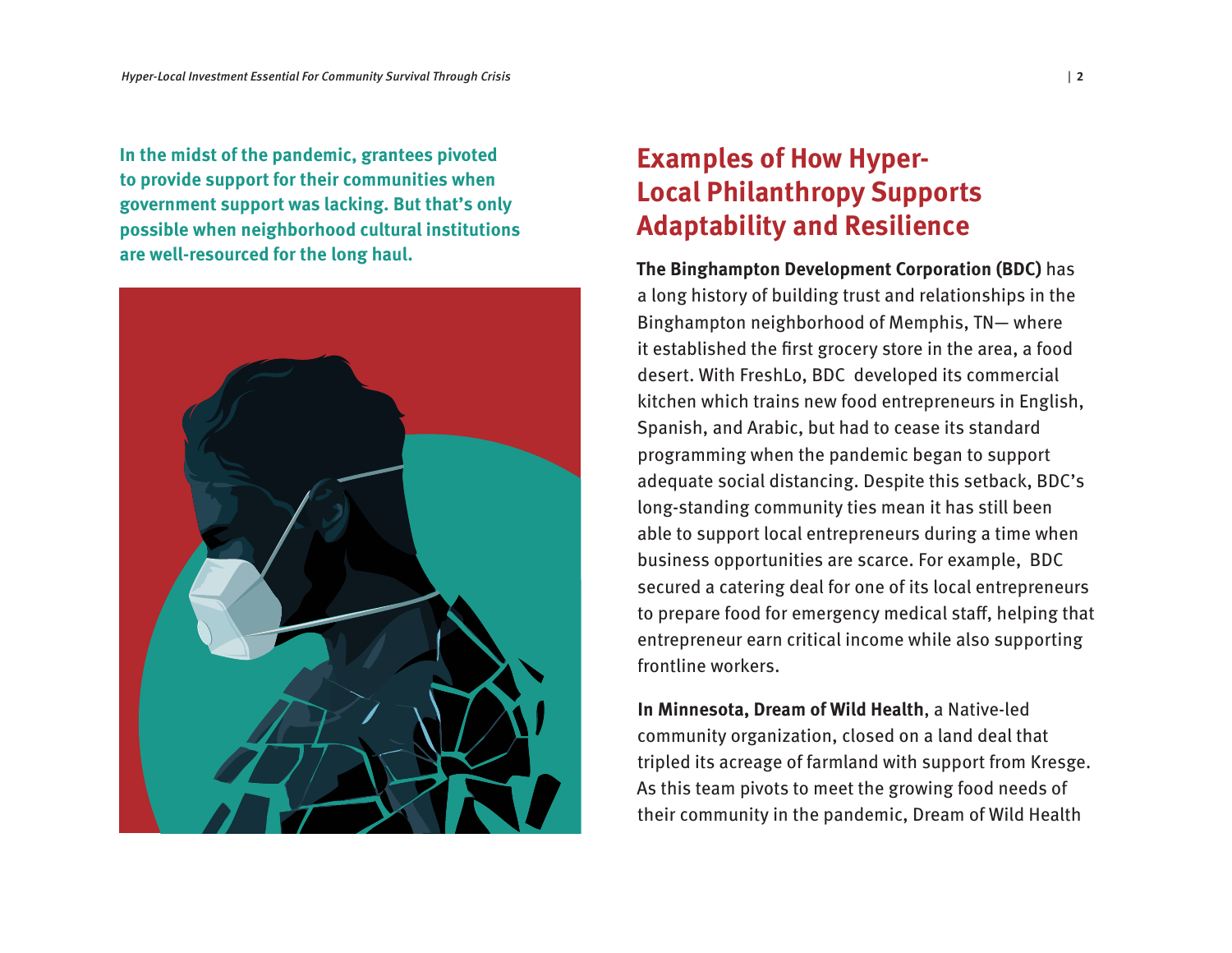found that its sustainable farming practices, which are informed by indigenous knowledge and traditions, are key in this time. Dream of Wild Health has been able to cultivate its land to yield more fresh produce for their community, including a program that delivers food to elders who are at higher risk from the pandemic.

**Planting Justice in Oakland, CA** is a grassroots organization that works to empower people impacted by mass incarceration and other social inequities. The FreshLo funds have helped to support living wage jobs for formerly-incarcerated individuals at a plant nursery in Sobrante Park neighborhood. Planting Justice has also supported local healing circles and celebrations of community and food. During the pandemic, the Planting Justice team has shifted its efforts to providing immediate critical produce and smoothie distribution to more than 1,000 people each week. Planting Justice has taken on 40 youth interns, engaging them in meaningful activities, paying them for their time and flowing money to their families.

Responding to dire health disparities and a lack of healthy, affordable food in its neighborhoods, **the Montbello Organizing Committee (MOC) in Denver, CO** began just five years ago with \$5,000. Now it is developing a multi-million dollar grocery-anchored

cultural hub with housing that is designed and run by and for local residents. When COVID-19 arrived it left many people without jobs, health insurance and other resources. The MOC team immediately responded by moving to organizing and leading emergency food distribution, working with partners to get food to more than 800 people a day. This work is a testament to MOC's built trust with and commitment to its neighbors.

### **Lessons from FreshLo**

In the report **"Cultivating Community Across the Country,"** social sector consulting group Learning for Action shares the findings from its independent evaluation of the FreshLo Initiative, and the 23 communities the initiative supports. Since 2015, over the course of the initiative:

- More than 1,000 artists and culture bearers were involved
- More than 6,000 local residents were able to participate meaningfully in community development planning, and
- 80 infrastructure sites were directly supported.

To download the full report, visit **[kresge.org/freshlo](http://kresge.org/freshlo)**.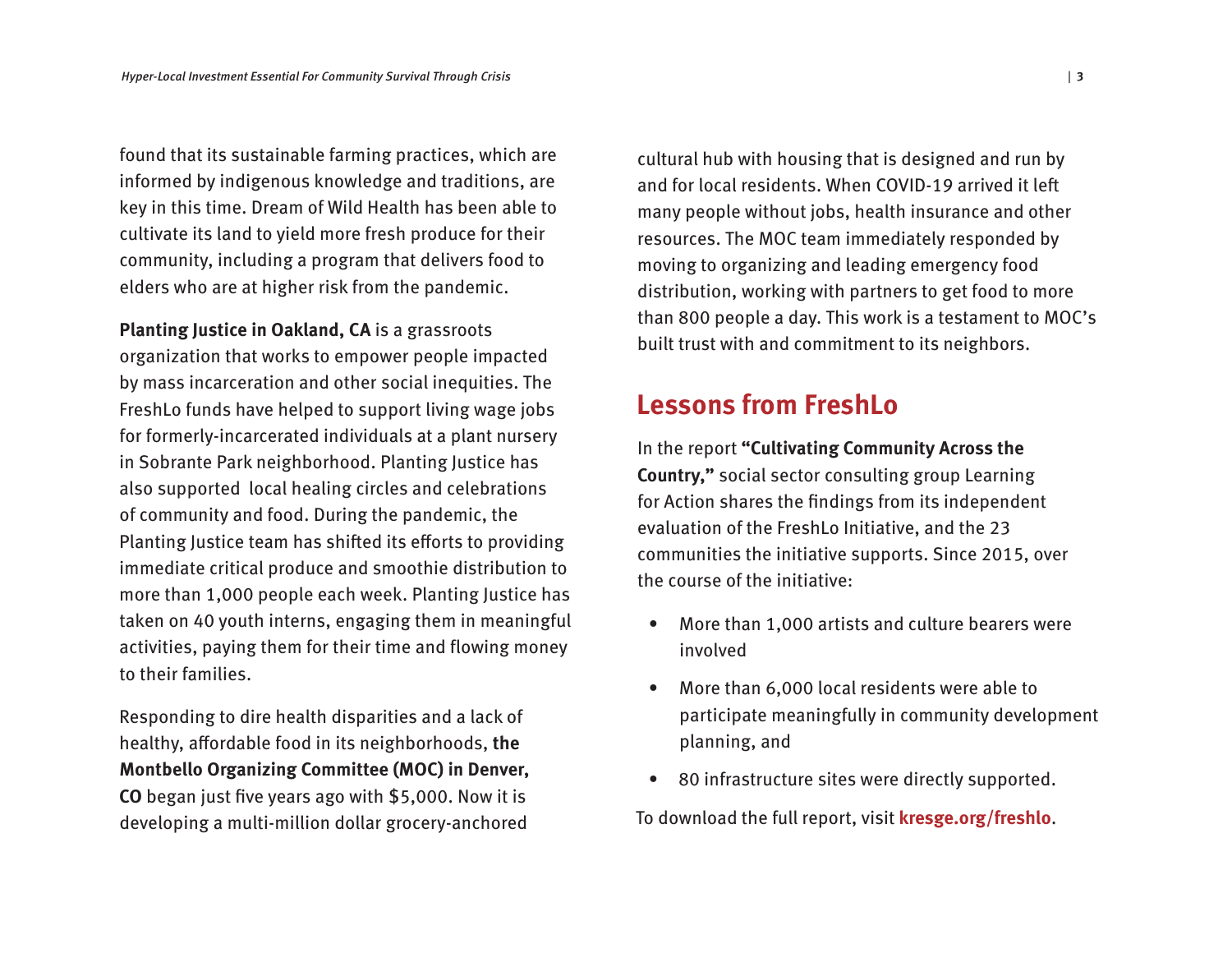

**Here's what they found:** 

# **Integrate Food and Creative Placemaking to Actualize Community Visions**

The 23 FreshLo communities began their partnership with the Kresge Foundation with a wealth of strengths and lived experiences that they have used for years to resist and rise in the face of a host of challenges, including insufficient access to fresh and affordable food; poverty; and historical and ongoing racism and trauma. Their strategies include sharing cultural traditions; passing down community and family stories; organizing for change; growing and preparing food; starting businesses; and building transformational relationships, among others.

When creative placemaking and food-related strategies are employed together, they offer a uniquely powerful pathway for communities to achieve desired outcomes in a way that is inclusive of residents' visions, interests, strengths and identities.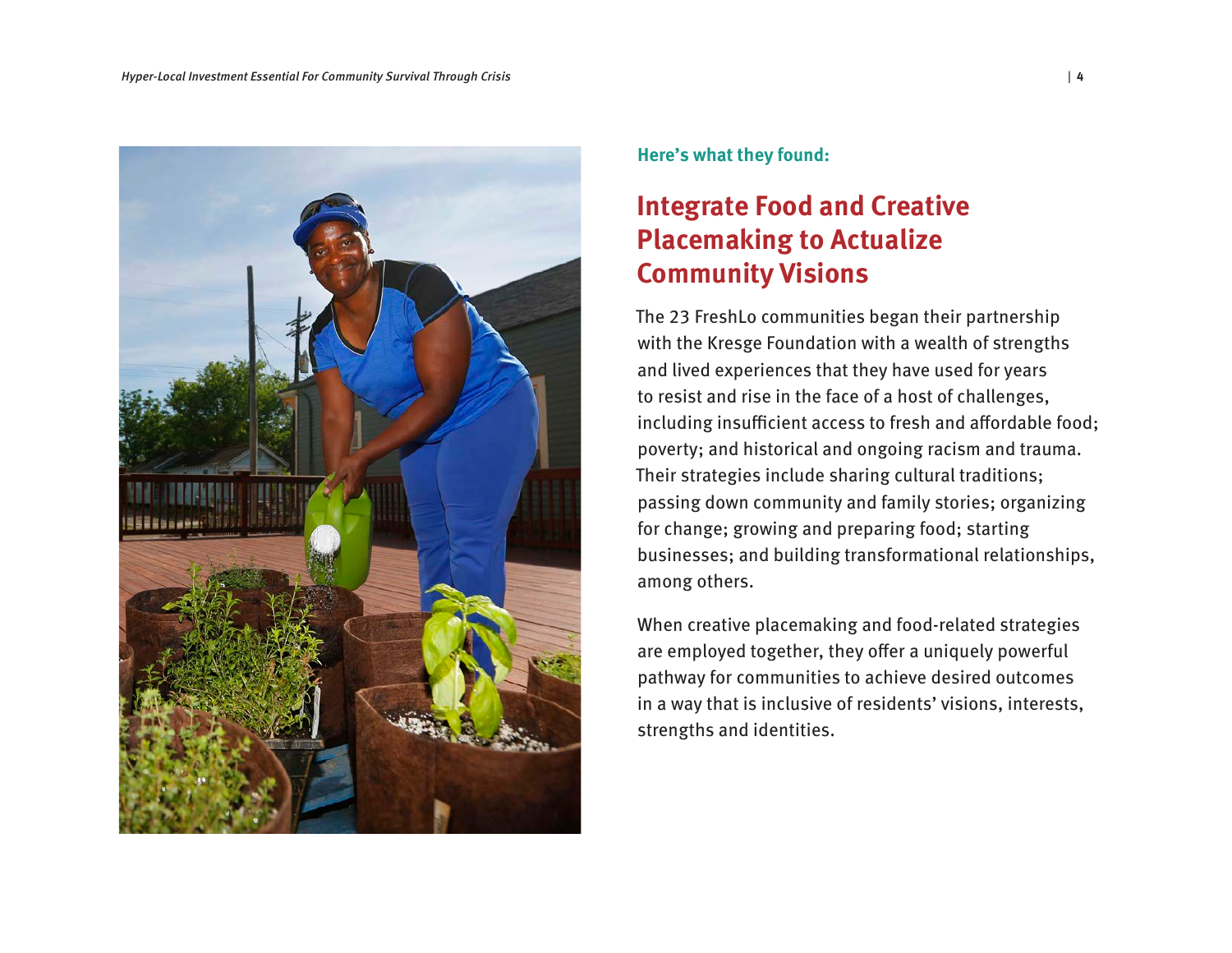#### **Food and Creative Placemaking Work in Practice**

The FreshLo communities are building greater autonomy by exercising control across different points in the food production chain: growing food, preparing food, selling and distributing food, and sharing food as a community.

When art is infused during the planning stages of a project, it can help to support an authentic vision that emerges from the community's unique interests. Two examples include:

- Organizers at **La Mujer Obrera in El Paso, TX** didn't intentionally pursue a strategy focused on food and Creative Placemaking, but each of the components of its program — from a community farm to open air markets — emerged organically from community residents' interests and strengths, including a wealth of ancestral knowledge and practices.
- **Partnership for Community Action in Albuquerque, NM** held 15 agricultural workshops to engage the community in celebrating the South Valley's strengths. More than 150 residents were able to participate and share their hopes and visions for the South Valley.

#### **Signs of Success**

By integrating Creative Placemaking and food-based strategies, FreshLo sites have helped expand the conventional understanding of community development and how change happens.

As a result of their efforts, the FreshLo communities have built stronger relationships among residents; changed community narratives and physically transformed their neighborhoods.

FreshLo sites have also made progress toward longer-term outcomes, including promoting community health and wellness; supporting economic development; and strengthening community organizing.

**"One of the most revolutionary, radical and powerful things that you can do is to grow your own food, and to center growing food, and to center cultural experiences and to draw the connection with Indigenous cultures and Indigenous Black and Brown cultures who have had food and what is now considered to be art… Those have always been core practices and principles and components of our ways of life from the beginning of time."**

- SOUTHSIDE RISING, COMMUNITY AMBASSADOR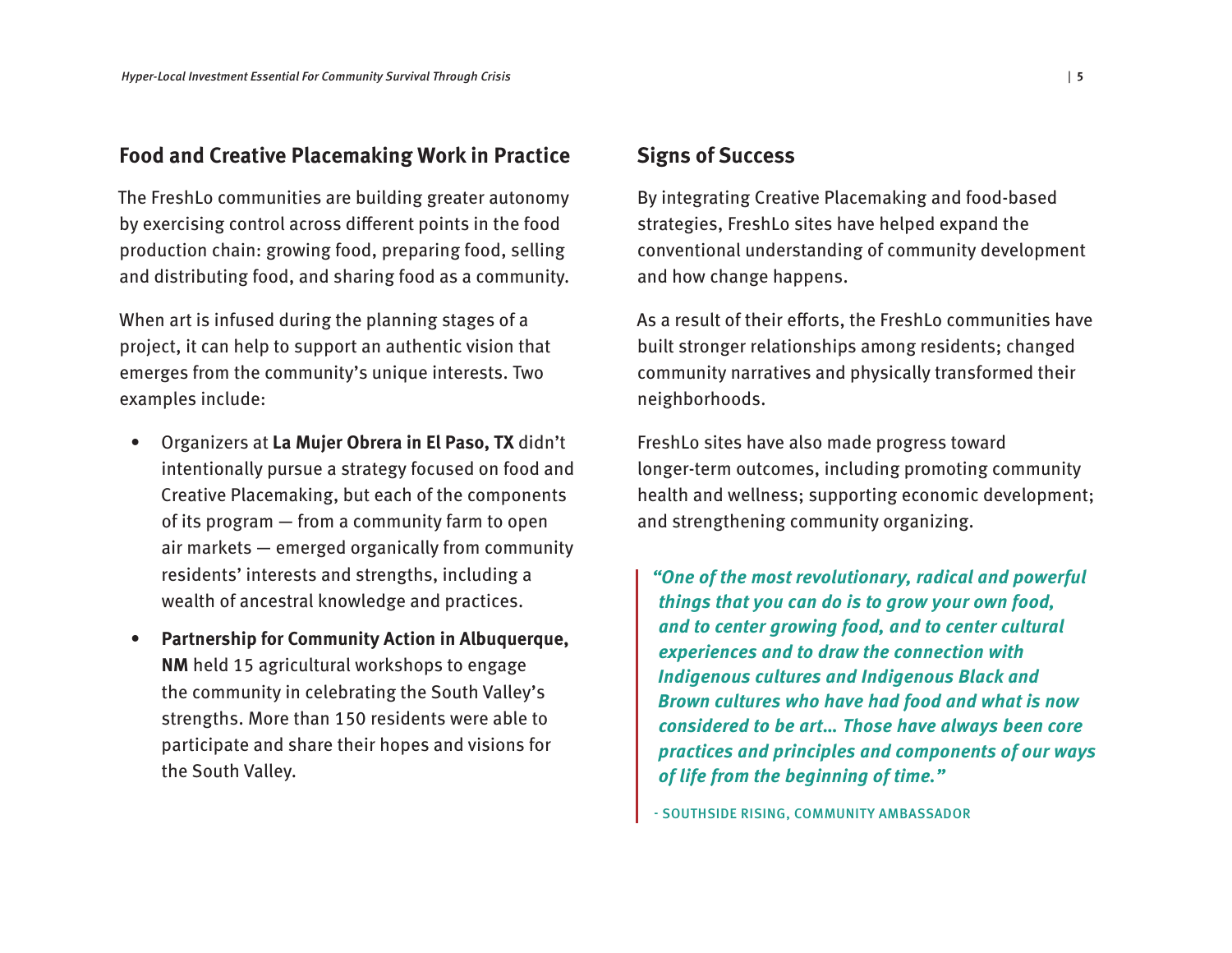# **Build Local Democratic Economies with Community Leadership**

The FreshLo communities deepen equitable development in two interrelated ways: by building local economic and political systems designed to work in the interests of current residents.

#### **Claiming Community Power**

The FreshLo projects are designed to support traditionally marginalized community members' governance over the planning and implementation of neighborhood revitalization projects.

Through local participatory governance, each FreshLo community has adopted structures and processes that vary along a dimension of community participation from resident involvement to resident leadership.

#### **Building Economic Systems for Equitable Outcomes**

FreshLo communities have set up the structures and processes of participatory governance that are critical ingredients for democratic economies.

Though each community is different, every FreshLo community has worked to construct local inclusive economies and brought in elements designed to support people to thrive.

Two examples worth noting:

- **Elijah's Promise in New Brunswick, NJ** built "Friends of the Mercado," a steering committee of local residents that guides the overall direction of Mercado Esperanza, a monthly community market celebrating the food, art, and culture of New Brunswick's diverse Latinx community.
- The Center for **Great Neighborhoods of Covington, KY** also built its local reputation through decades of strong resident-led organizing. Since the turn of the century, the Center has prioritized supporting residents' efforts to improve their neighborhoods by offering training and meeting spaces. Now, residents are steering the organization as it embarks on a new revitalization effort in Covington's historic MLK Corridor.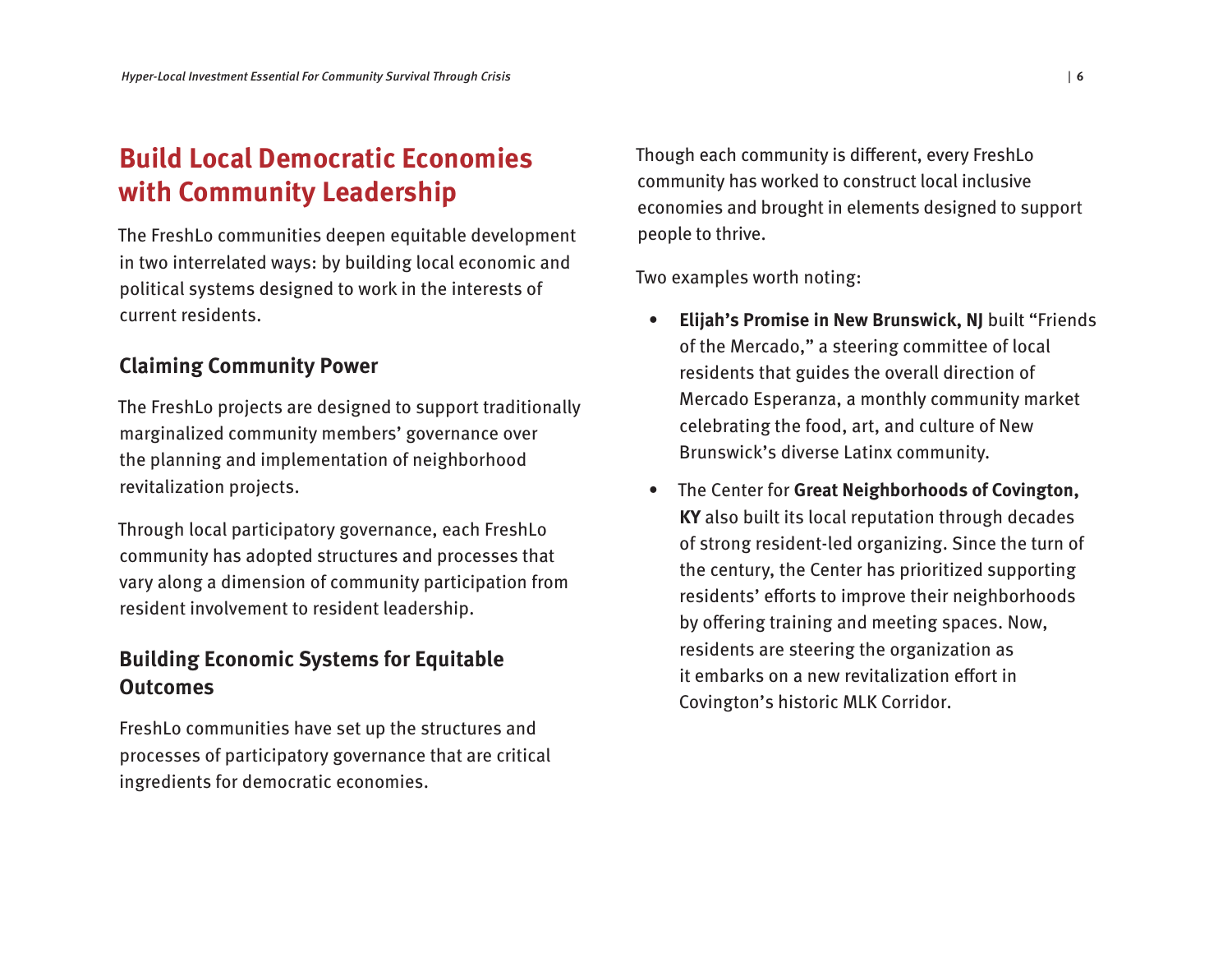# **What This Means Amidst a Global Pandemic**

As every industry across the nation has been upended by the coronavirus pandemic, every inequality has risen to the surface. In the absence of adequate national leadership, neighborhoods are banding together to keep each other fed, housed, and protected. This moment has shown in times of crisis, we must lean on our neighbors.

The FreshLo Initiative has shown that place-based hyper-local investments are essential to preparing communities for inevitable crises. We've also found that centering this investment around food and culture builds a stronger sense of place and community than cultureblind investment. And finally, we've found that long-term investments in leaders and communities that have been historically under-resourced and ignored can yield huge dividends.

#### **Our recommendations to other philanthropists in this moment:**

- 1. Hyper-local neighborhood investments are incredibly effective.
- 2. Local leadership and decision making is essential to this effectiveness.
- 3. Centering investments in food and art creates a sense of place and community.
- 4. Invest for the long-term.

Historically under-resourced and marginalized neighborhoods are facing unprecedented strain at this moment. It is essential that neighborhoods have the infrastructure, ties, and supported leadership to meet the needs of this moment. And it's not just coronavirus — from storms to gentrification and corporate pollution, strong and resourced neighborhoods are better prepared to survive and thrive in crises. The FreshLo model is a model of a path forward to support community development without driving displacement, and to ensure people in under-resourced communities have the support to innovate and lift up their neighbors. Local knowledge, relationships, and community are the strongest safety net philanthropy can support.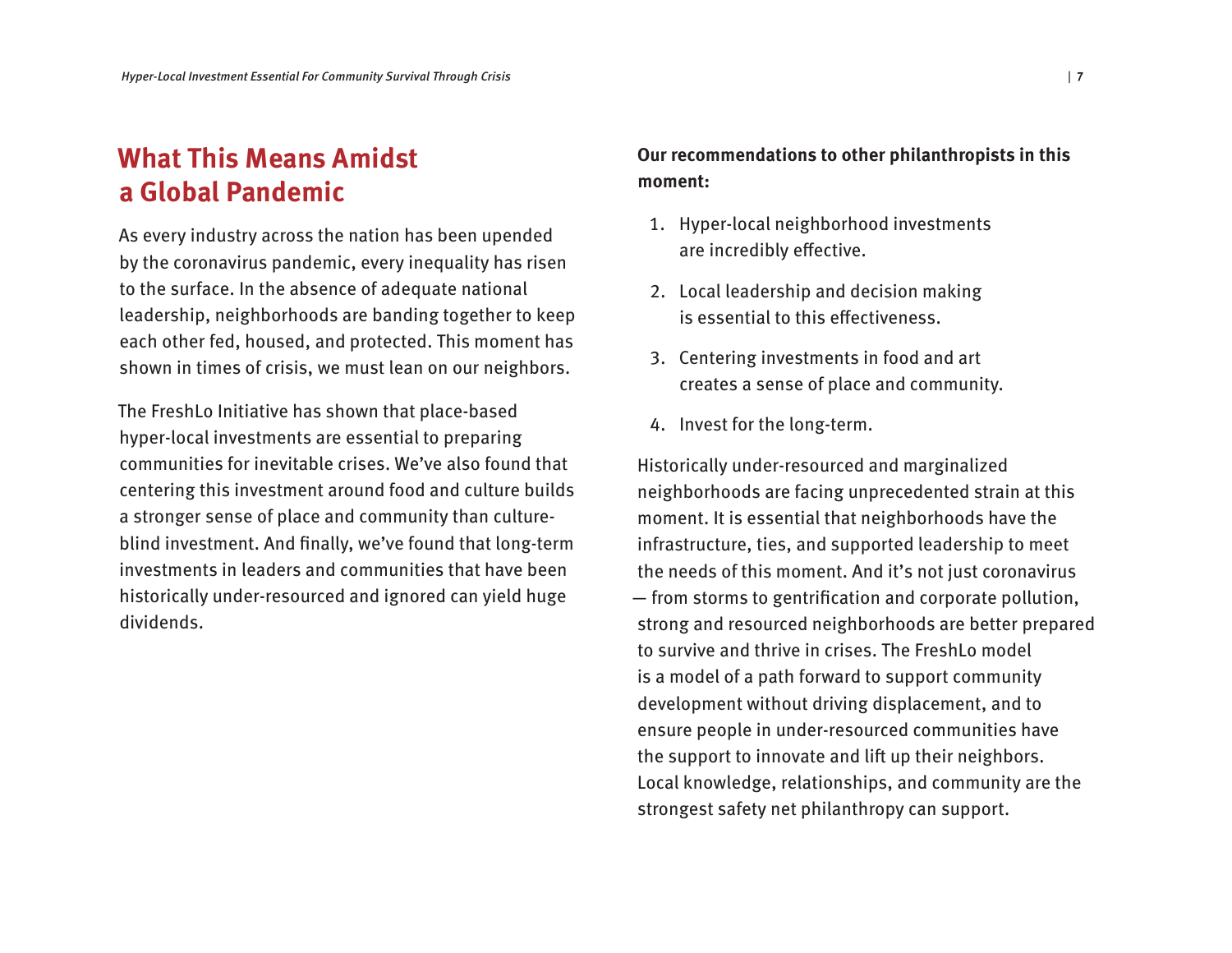### **FreshLo By the Numbers**

**FreshLo communities have made significant progress in advancing efforts in their neighborhoods to create greater access for residents to healthy and affordable food and expanded economic opportunity through food enterprises in a way that honors and activates the cultural roots of the community.** 

For three years, the 23 FreshLo communities have kept track of achievements of progress on a common set of indicators designed to provide one part of the collective story of FreshLo and the progress communities have made towards shared goals. These numbers show the progress that was *directly supported* by the FreshLo grant and the progress radiating out into the larger *FreshLo ecosystem*, which also includes organizations, enterprises, and entrepreneurs that are partnering with or alongside FreshLo grantees.

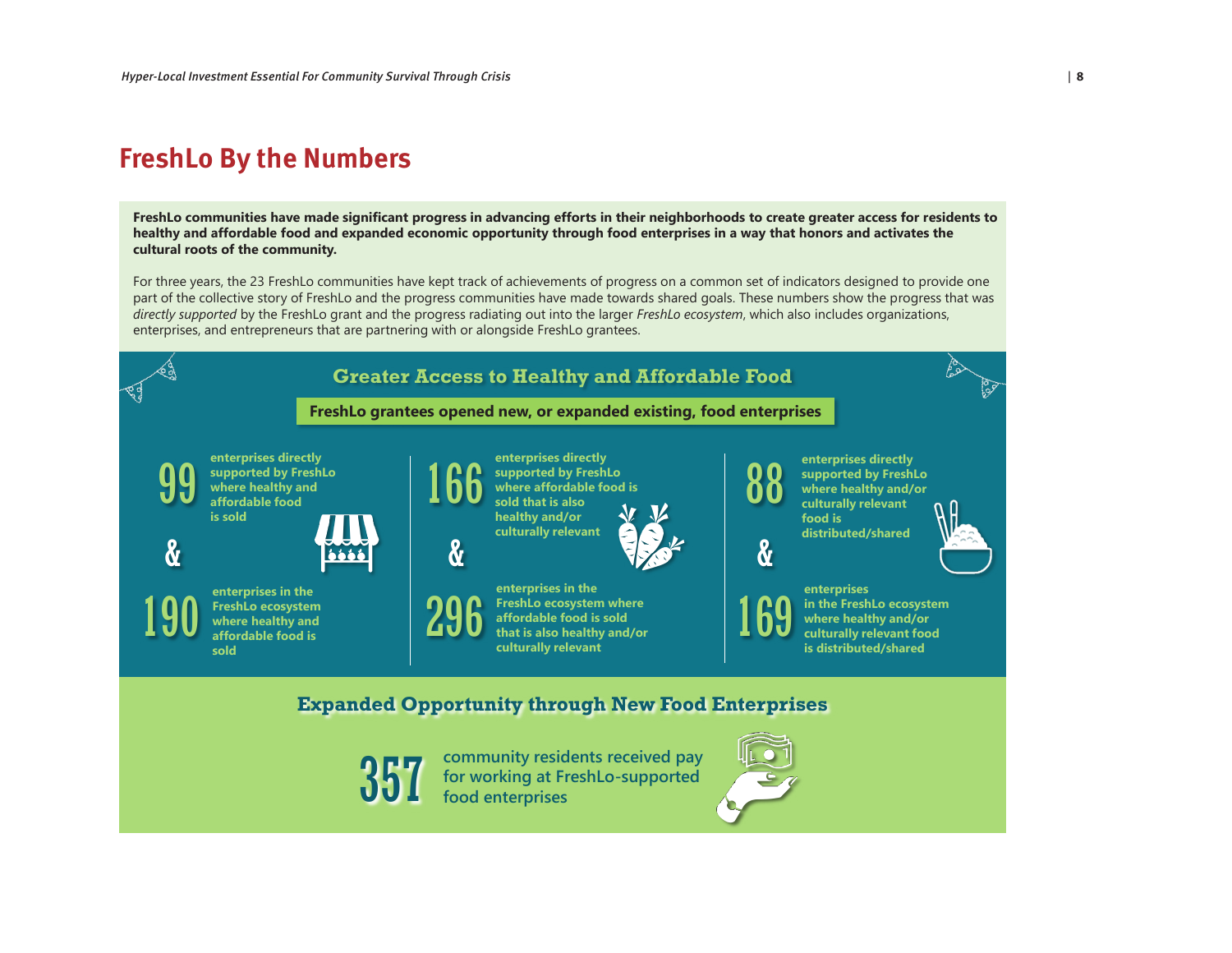# **FreshLo By the Numbers**



*\* Numbers for participating residents may include some duplicates across years of data*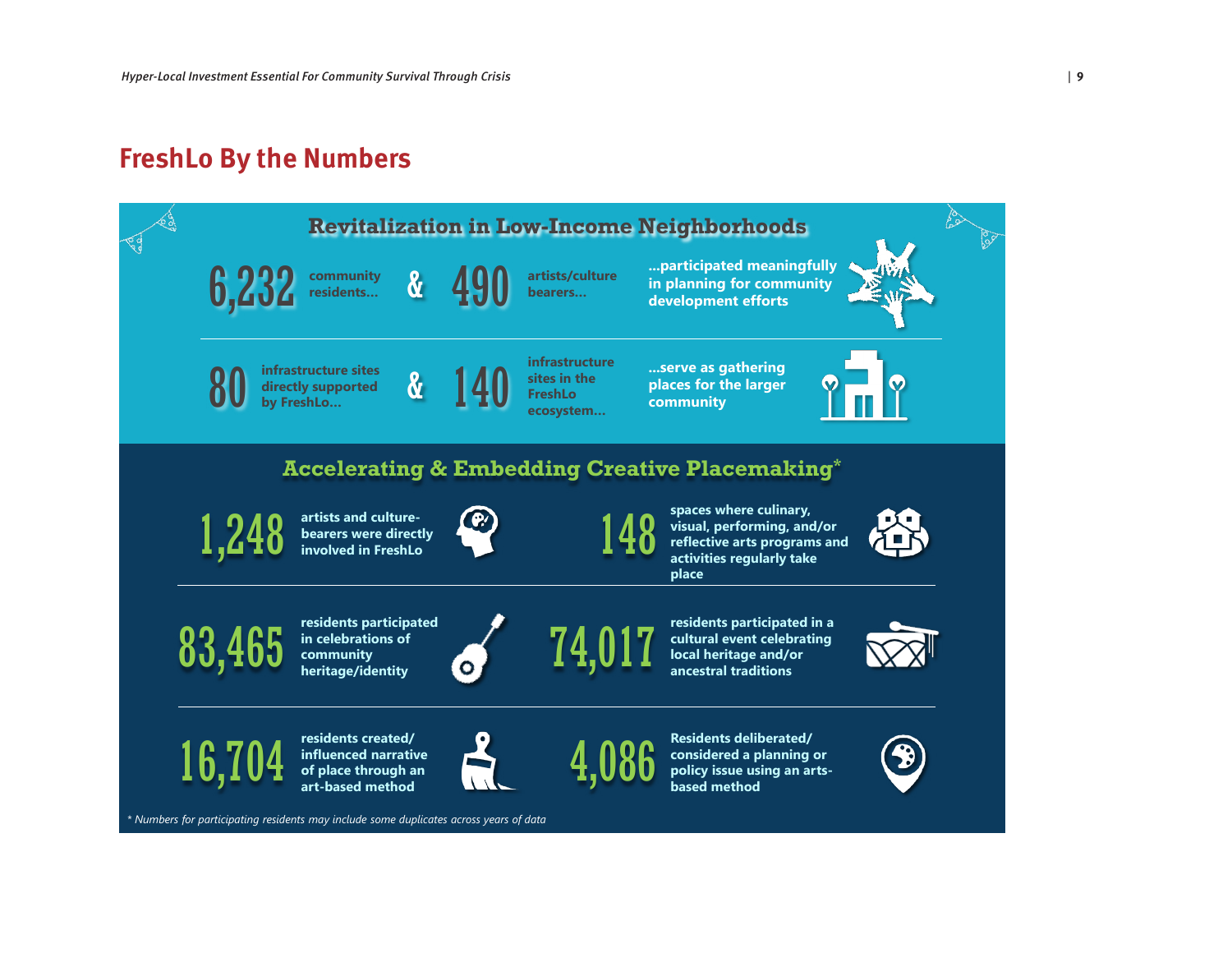

# **About FreshLo**

Fresh, Local & Equitable (FreshLo) is a Kresge Foundation grantmaking initiative that seeks to improve access to healthy food, ignite entrepreneurship, spur economic development and integrate arts, culture and communityengaged design – which we call Creative Placemaking – to spark neighborhood revitalization in cities around the country.

With FreshLo, the Kresge Foundation is the first national funder to intentionally integrate food, art, and community to drive equitable neighborhood revitalization.

The initiative builds on and enhances existing community assets and strengths and uplifts community leaders to ensure that development is led by and for its residents.

FreshLo seeks to:

- Expand economic pathways, increase political capital and improve the health and well-being of people with low incomes in communities that have historically experienced underinvestment.
- Build an engaged network of community leaders that organize and advocate for equitable economic development
- Create stronger neighborhoods by bringing philanthropy, community and business leaders together to support equitable development in a way that authentically centers local culture and community well-being.
- Celebrate cultural expression, improve access to healthy affordable food, and build social cohesion to strengthen ties across groups and create strong, resilient communities

Since its launch in 2015, FreshLo has provided \$8.4 million in grant funding, as well as technical assistance and learning opportunities, to 23 organizations from around the country.

For more information, email **freshlo@kresge.org**.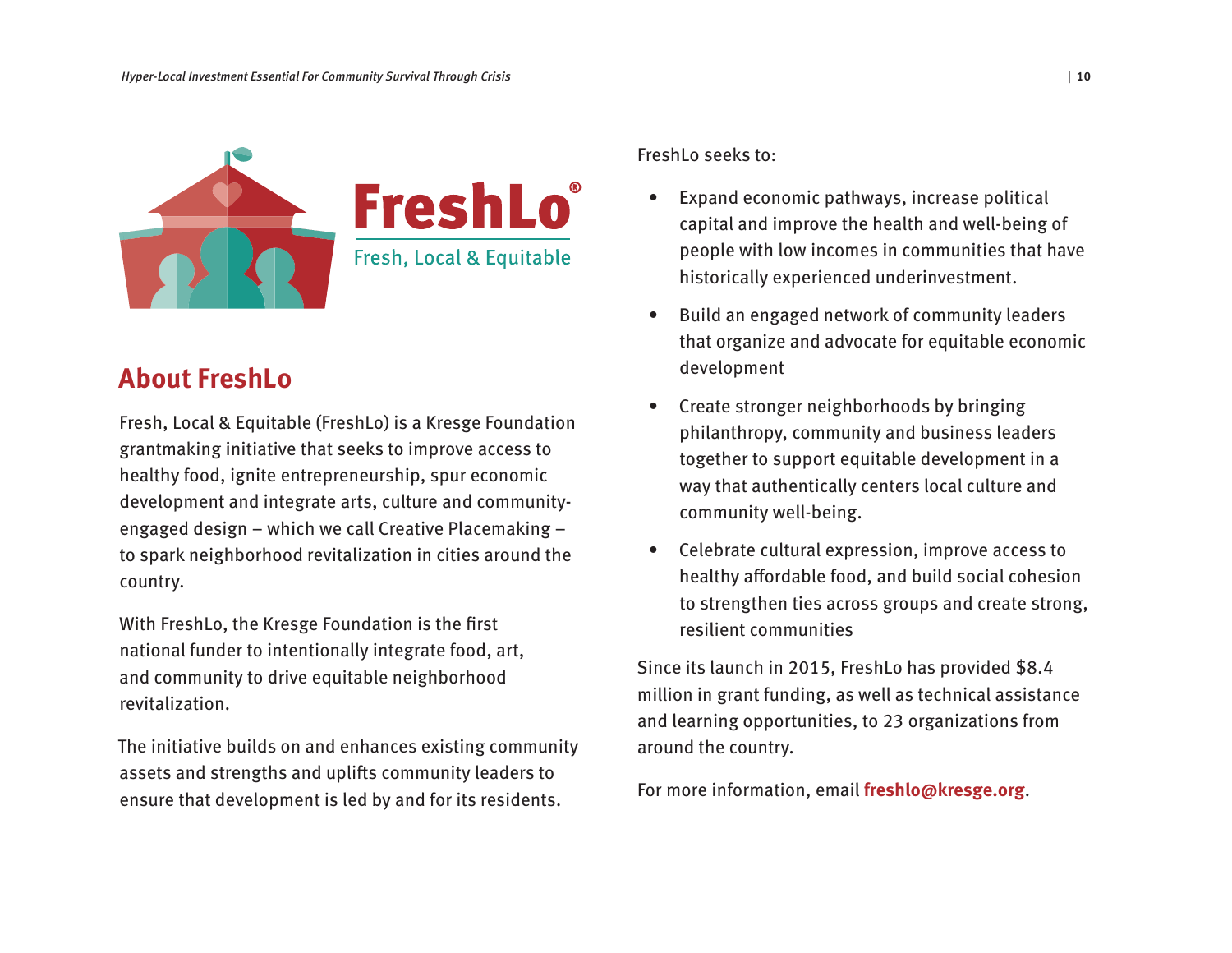#### **The 23 Free Across the Countries Across the Countries Across the Countries Across the Countries Across the Countries Across the Countries Across the Countries Across the Countries Across the Countries Across the Countries FreshLo Map**